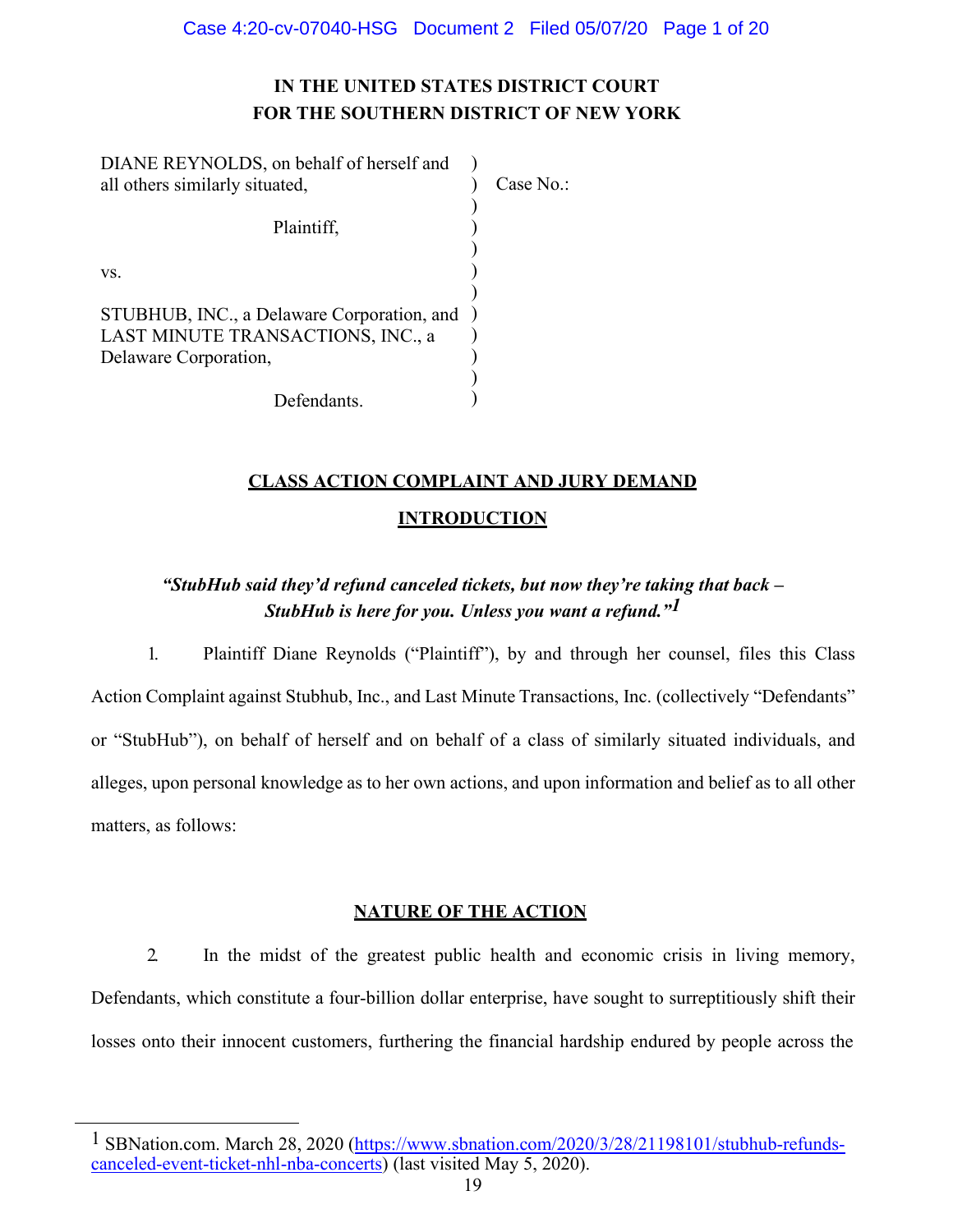#### Case 4:20-cv-07040-HSG Document 2 Filed 05/07/20 Page 2 of 20

country. Adding insult to injury, Defendants repeatedly claim to be doing this for the benefit and/or convenience of their now-disgruntled customers and refuse to take responsibility for the hardships that they have created.

3. Defendants own and operate the world's largest "secondary market" for event tickets. The market operates primarily through Defendants' website, [www.Stubhub.com](http://www.stubhub.com/) (the "Website").

4. On the Website, sellers list tickets for sale to events such as sporting contests, theater shows, concerts, music festivals, and comedy shows. Buyers can find these listed tickets and purchase them directly though the Website. Defendants charge fees to both the buyers and sellers for their services.

5. Plaintiff brings this action on behalf of herself and a class of similarly situated individuals who were deprived of the benefit of Defendants' longstanding "FanProtect" guarantee when, in response to apparent liabilities it would incur stemming from the COVID-19 pandemic, Defendants sought to retroactively discontinue the essential function of FanProtect, a cash refund.

6. Defendants have quietly sought to force their buyers to endure the financial losses that Defendants' own guarantee created for Defendants in the entirely foreseeable scenario that world occurrences would cause the simultaneous cancellation of numerous public events.

7. Instead of instituting responsible financial transaction policies, Defendants made it their practice to pay ticket sellers before the event had occurred, exposing themselves to the possibility that they would be left holding the bag (or have to ignore their own guarantee and cheat their customers)if an event was cancelled and they could not promptly collect from sellers.

8. Defendants' uniform conduct is equally applicable to the class. Plaintiff brings this class action against Defendants for: (1) breach of contract; (2) conversion; (3) negligent misrepresentation; (4) violations of California's Consumers Legal Remedies Act, Cal. Civ. Code § 1750, *et seq*.; (5) violations of the unlawful prong California's Unfair Competition Law, Cal. Bus. & Prof. Code § 17200, *et seq*. (the "UCL"); (6) violations of the unfair prong of the UCL; and (7) violations of California's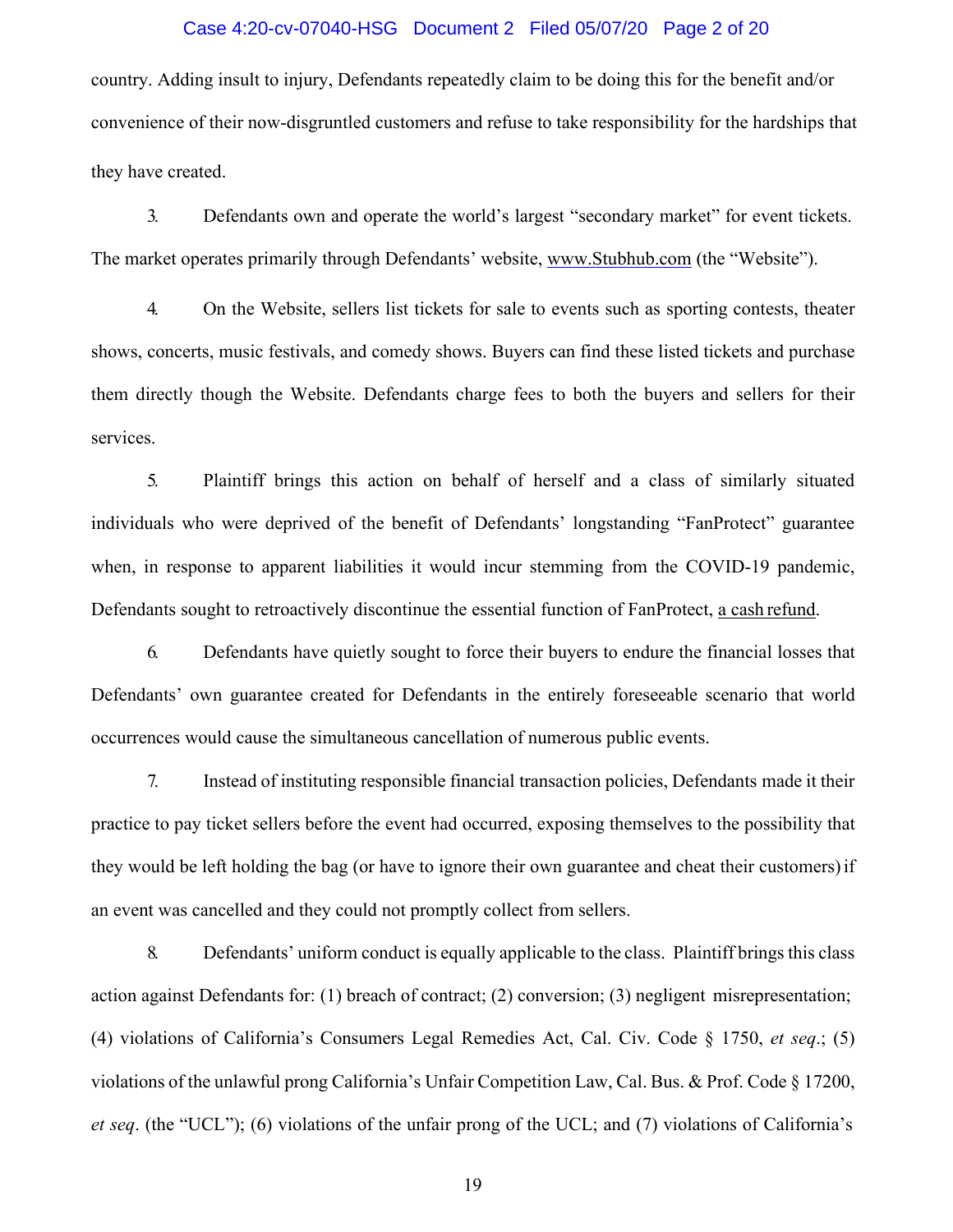#### Case 4:20-cv-07040-HSG Document 2 Filed 05/07/20 Page 3 of 20

False Advertising Law Cal. Bus. & Prof. Code § 17500, *et seq*. (the "FAL"). Plaintiff seeks an order requiring Defendants to, among other things: (1) reverse the unlawful changes they have sought to make to their refund policy as it relates to tickets purchased prior to March 30, 2020; (2) prohibit Defendants from issuing coupons in lieu of refunds to any Class member who has not requested coupons; and (3) pay damages and restitution to Plaintiff and Class members.

#### **JURISDICTION AND VENUE**

9. This Court has subject matter jurisdiction pursuant to 28 U.S.C. § 1332(d)(2). The amount in controversy, exclusive of interest and costs, exceeds the sum or value of \$5,000,000 and is a class action in which there are numerous class members who are citizens of states different from Defendants. The number of members of the proposed class is in the aggregate greater than 100 and more than two-thirds of the class members reside in states other than the state in which Defendants are citizens.

10. This Court has personal jurisdiction over Defendants because they conduct significant, substantial, and not-isolated business activities in New York and a substantial portion of the acts complained of took place in New York.

11. Venue is proper in the Southern District of New York because Defendants conduct business in this District and many of the events that gave rise to Plaintiff's claims occurred in this District.

#### **PARTIES**

12. Plaintiff Diane Reynolds is an individual and a citizen of South Carolina.

13. Defendant Stubhub, Inc. is a Delaware corporation with its principal place of business located in San Francisco, California.

14. Defendant Last Minute Transactions, Inc. is a Delaware Corporation and a subsidiary and/or affiliate of Stubhub, Inc., with its principal place of business located in San Jose, California.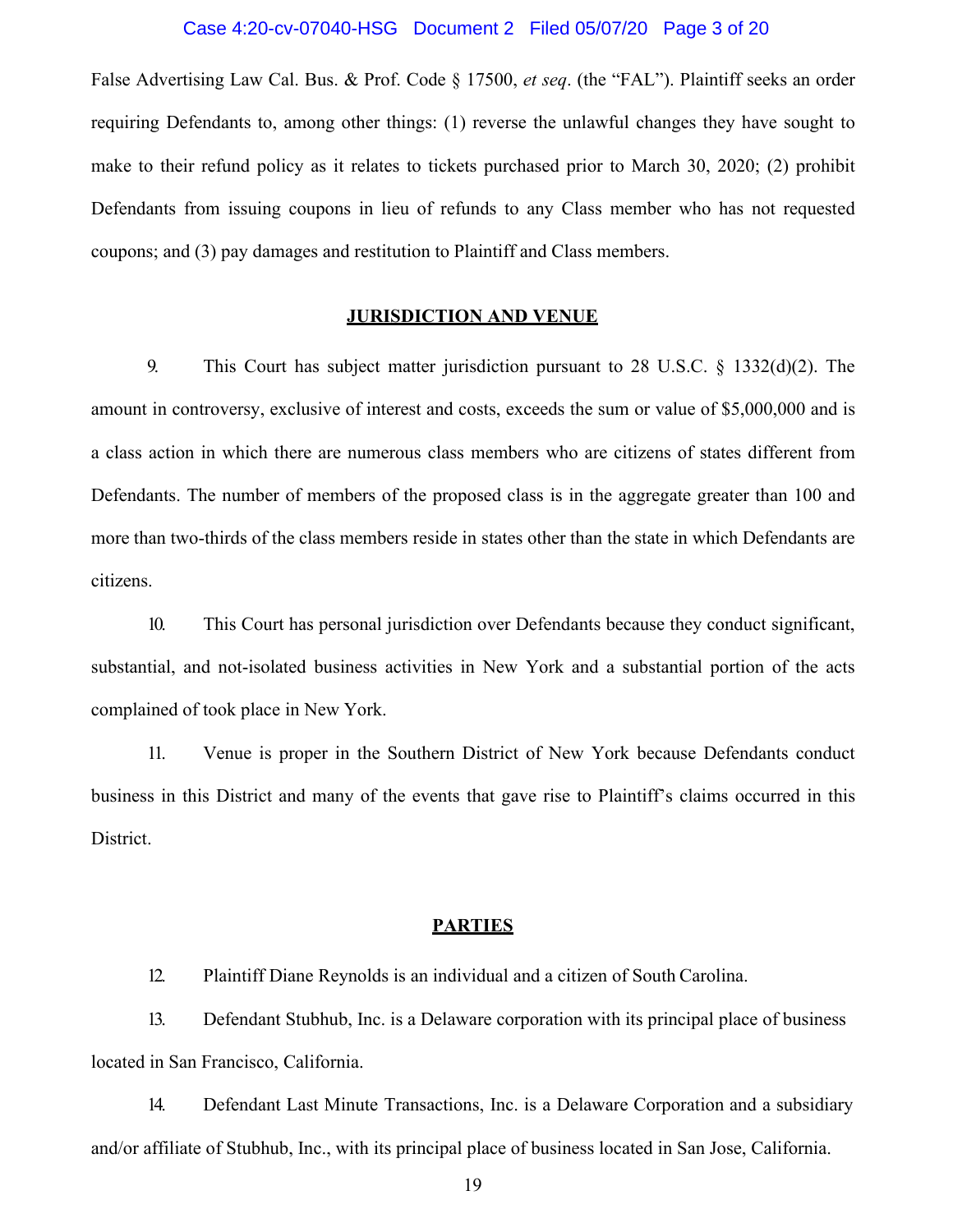Along with StubHub, Inc., Last Minute Transactions, Inc. is a party to StubHub's contractual agreement with its users.

### **FACTUAL ALLEGATIONS**

15. For years, in the process of building a marketplace in which consumers would be comfortable paying substantial prices, often beyond face-value, for event tickets from strangers on the internet, StubHub relied on its FanProtect guarantee, which was incorporated into its various user agreements and heavily marketed to prospective customers.

16. Until March 25, 2020, the FanProtect guarantee promised that if a StubHub user purchased tickets to any event through Stubhub, and the event was cancelled, the user would receive a full, money-back refund for their purchase.

17. StubHub has advertised the FanProtect guarantee heavily in internet and other media, including on its own Website and partner websites.

18. Largely because of the guarantee, StubHub's users have been willing to pay premium prices for tickets and pay substantial fees directly to StubHub. A major component of StubHub's value is that refunds would be available for cancelled events and/or tickets that otherwise did not grant entry to a given event.

19. In fact, in testimony given in February of 2020 to a United States House of Representatives subcommittee, StubHub's Vice President and General Counsel testified that "*StubHub's FanProtect guarantee is the hallmark of our business and why we have earned the trust of fans around the globe*."

20. In early March, 2020, as the COVID-19 pandemic spread, it became apparent that StubHub was looking for ways to avoid the liabilities its FanProtect guarantee would create for it in the event of mass-cancellations, and to pass the burden of those cancellations onto its customers.

21. On or about March 12, 2020, StubHub sent its users an e-mail entitled "Coronavirus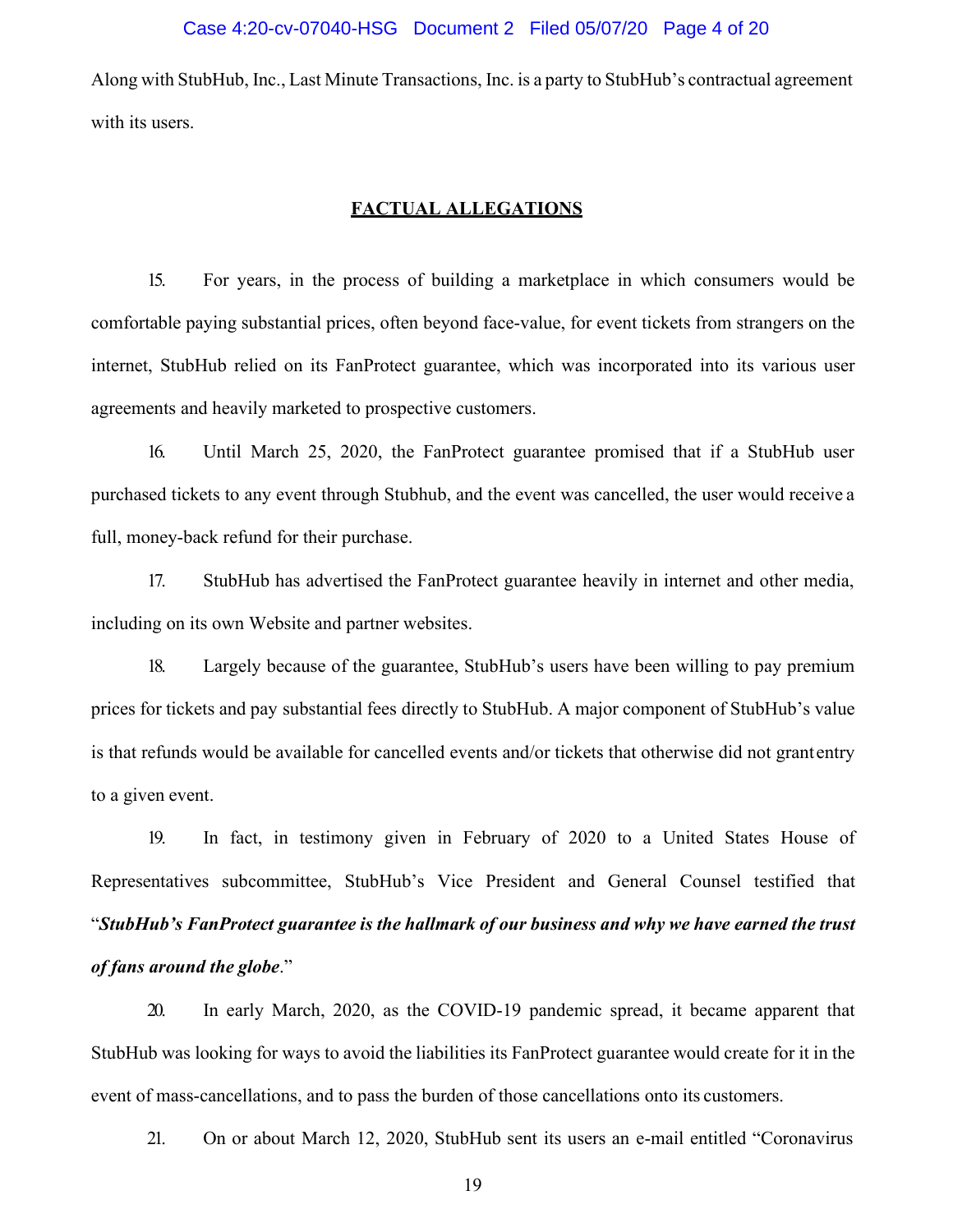#### Case 4:20-cv-07040-HSG Document 2 Filed 05/07/20 Page 5 of 20

Update: We have your back[.]" The e-mail was addressed from and bore the signature of Sukhinder Singh Cassidy, StubHub's President. In it, StubHub insisted that refunds were still available for cancelled events but offered coupons for 120% of the original order price as an alternative.

22. The March 12, 2020 e-mail stated "Dear [User], As a valued StubHub customer, I am personally reaching out to you regarding the current Coronavirus situation. We know it's an unsettling time for everyone and our hearts go out to those impacted…StubHub is here for you… If you buy tickets on StubHub to an event that is canceled, you have the option to receive a coupon worth 120% of your original order to go to the live event of your choosing within the next 12 months. Alternatively, you can choose to receive a full refund for the original order amount (including service and delivery fees) to the original payment method."

23. On March 25, 2020, without delivering a corresponding e-mail to all users, StubHub changed the terms of its FanProtect guarantee on its website, now stating that "if the event is canceled and not rescheduled, you will get a refund or credit for use on a future purchase, as determined in StubHub's sole discretion (unless a refund is required by law)."

24. Other StubHub communications made clear that no refunds would be offered, noting that in the event of a cancellation "[w]e'll give you a coupon worth 120% of your original order. You can apply this coupon toward multiple StubHub events in the same currency. It is valid for 1 year." Another communication, signed by Sukhinder Singh Cassidy, states without explaining the departure from prior assurances "When an event is canceled, you will receive a StubHub coupon worth 120% of your original order. For your convenience, we will directly add it to your StubHub account once the event is canceled."

25. Remarkably, Ms. Cassidy had the temerity to explain that the theft of customers' money, which would be replaced only with unwanted coupons for unspecified events that may never happen given the uncertain state of the next 12 months, was being done for their "convenience.]"

26. Reports suggested that while StubHub is refusing to pay refunds to customers, it is not passing those "savings" onto the ticket sellers, who have in many or all instances been backbilled for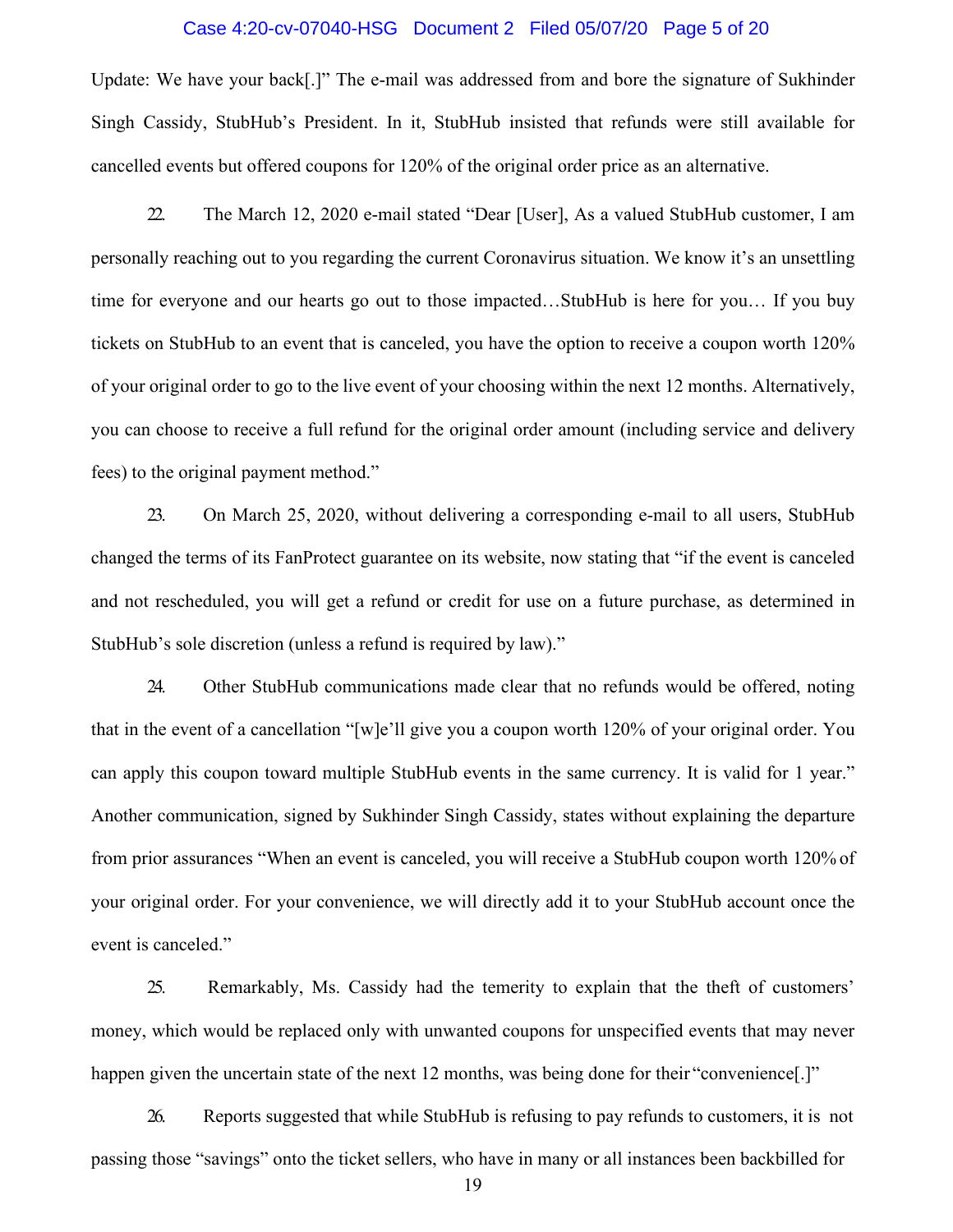the cancelled events.

- 27. On March 27, 2020, in response to outrage about the purported policy changes, StubHub tweeted that "[w]e appreciate our fans & want to create an offer of value given the difficult circumstances. To thank fans for their patience we are offering 120% credit. We will continue to provide refunds to buyers where required by law. This model is common practice in a number of industries."
- 28. On March 30, 2020, StubHub finally sent an email, addressed from Ms. Cassidy, that

directly informed its customers of the suspension of the longstanding refund policy. Rather than taking

responsibility for its contractual obligations, StubHub through its President stated:

We've worked hard to create a platform that serves both buyers and sellers as a trusted marketplace. As a convenience to buyers, acting as an intermediary, we've historically made the decision to refund them before collecting money from the seller. **We've also historically offered sellers more convenience by paying them for ticket sales on our platform before events actually happen. Under normal circumstances, these processes are manageable.**

**Given the impact of the coronavirus, it is not possible to sustain this practice in the near-term.** We are facing significant timing delays in recouping funds from the thousands of sellers on our platform, and expect these challenges to continue in the coming months. At the same time, buyers expect immediate refunds. As a result, we've enacted new policies in the US and Canada that we believe are clear and fan-first.

…

We were the first in our industry to begin offering customers 120% credit for the canceled purchases as a thank you for remaining patient in a very challenging period. In the first two weeks of offering this option, approximately 70% of customers opted to receive this additional future value. **Recently, we announced this as our standard policy for canceled events, with refunds available in jurisdictions where they are required.**  Coupons can be applied to one or multiple StubHub orders in the same currency. If your order is less than your coupon value, you can use the remainder on another event.

(emphasis added).

29. StubHub's users have not at all agreed when being told yet again that this theft of their

money was undertaken for their benefit or convenience. Their outraged responses to StubHub's March

27 tweet include:

"Stubhub is clearly showing they don't give a [expletive] about the customer"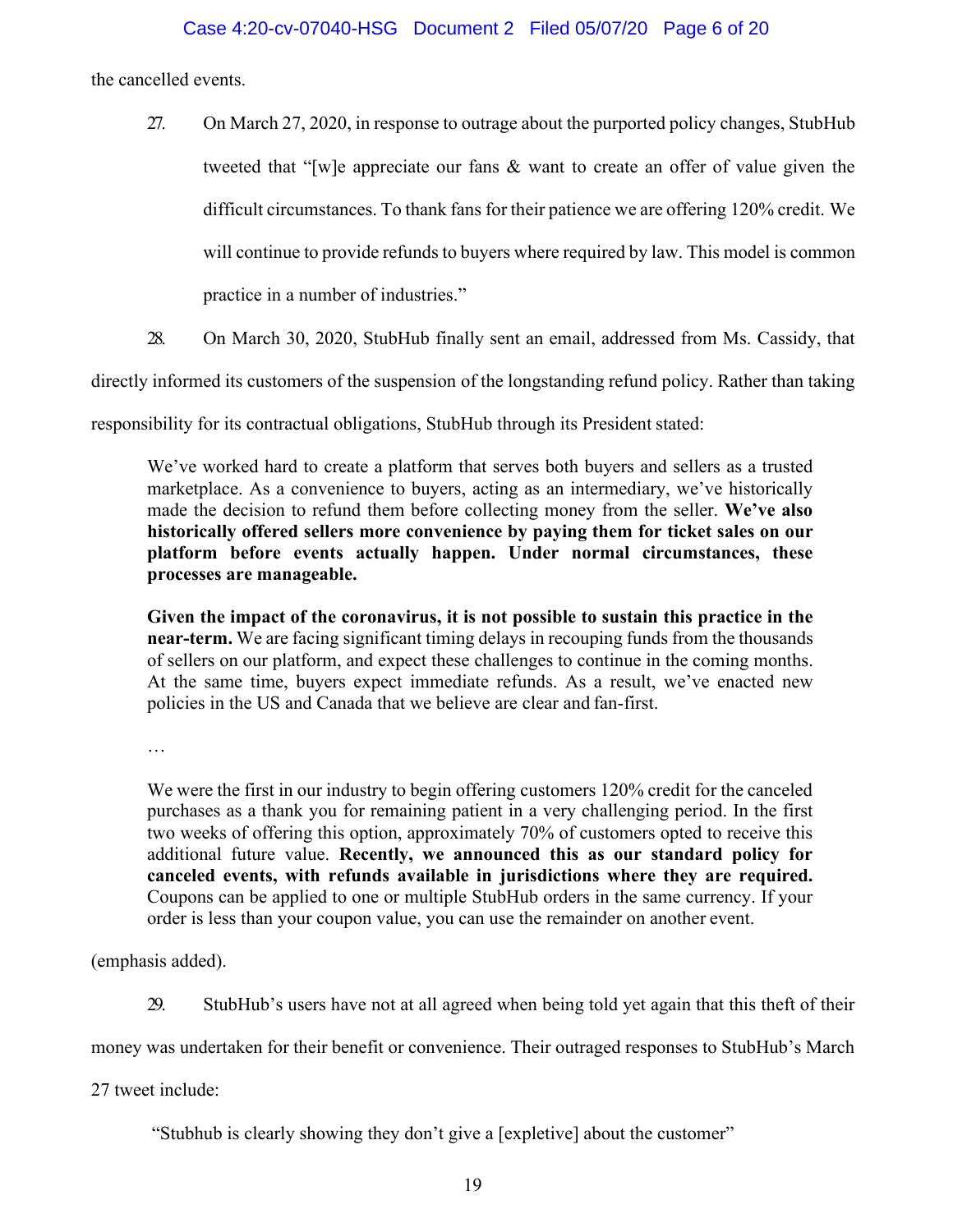## Case 4:20-cv-07040-HSG Document 2 Filed 05/07/20 Page 7 of 20

"Well, you're stealing money from fans who purchased in good faith. My money spends well for much longer than the year expiration you place on your coupon. Crisis brings out the scammers<sup>[]"</sup>

"I ordered my tickets well before this policy… I won't be able to go so I want my money" "I don't want a credit… I want my money back [and] the event is cancelled!! Y'all are [expletives]"

"See you in court scumbags. I'm getting my cash back regardless"

"Cash doesn't have an expiration date so why does the useless refund coupon?"

"You should REALLY appreciate your customers and give them their money back in these tough economic times. Frankly, your COUPON policy is utter [expletive] and you should be ashamed."

"I don't want your [expletive] 120% credit. I want my [expletive] money back." "You

guys act like you can't weather this [expletive] storm like the rest of America."

"Don't try and pull your bull [expletive] by saying this is common law or practice. Most companies in your field are offering full refunds for the extenuating circumstances. You guys chose to be greedy and not consider your customers. Thank you for showing your true colors."

#### *StubHub's User Agreement and The FanProtect Guarantee*

30. StubHub's website contains terms of service including a Global User Agreement and the FanProtect Guarantee. Various iterations of the terms have purported to bind users to them through assent when creating an account and/or with language substantially similar to the following: "By accessing or using our Site, You agree to be bound by this StubHub Marketplace Global User Agreement."

31. Each version of Defendants' User Agreements (including the version of Defendants' User Agreement that applies to the claims in this case) have explicitly incorporated the FanProtect guarantee into their terms as part of Defendants' "Additional Policies."

32. Defendants purport to retain the right to make changes to the User Agreement by "notify[ing] you by posting a revised version on our site and emailing you at your registered email address or otherwise notifying you via our site."

33. Separately, Defendants purport to retain the right to make changes to the Additional Policies "without prior notice and your continued use of the Site or Service constitutes your acceptance of the modified terms of the Additional Policies."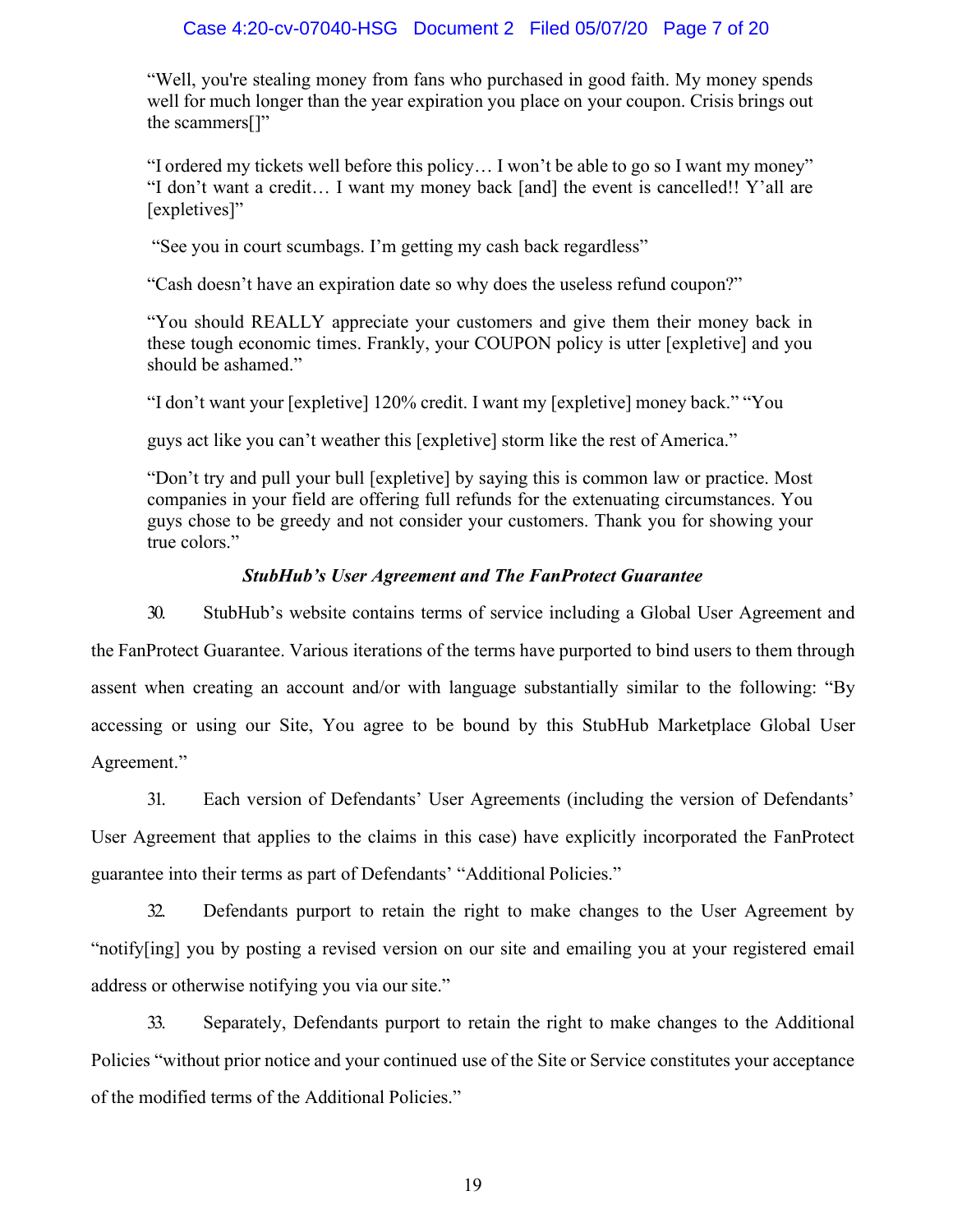#### Case 4:20-cv-07040-HSG Document 2 Filed 05/07/20 Page 8 of 20

34. Defendants provide yet a third set of criteria for amending their Agreement to Arbitrate<sup>2</sup>, which states that "[w]e will notify you of amendments to the Agreement to Arbitrate by posting the amended terms on [http://www.StubHub.com](http://www.stubhub.com/) at least thirty (30) days before the effective date of the amendments and by sending notice to your email address on file with us."

35. Defendants user agreements purport to bind the user to the agreement with both of the named Defendants.

36. The operative version of the FanProtect guarantee, and the guarantee that had been in place until Defendants' sudden reversal, stated plainly that "[y]ou will be refunded if the event is cancelled and is not rescheduled."

37. The term "[y]ou will be refunded if the event is cancelled and not rescheduled[]" is part of the contracts between Plaintiff and the Class on one hand and Defendants on the other.

38. The modified version that Defendant now seeks to force upon Plaintiff and the Class states that "[i]f your event is canceled and not rescheduled, you will receive a coupon equal to the value of your original order."

39. A section of the operative version of Defendants' User Agreement which purports to limit Defendants' liability expressly leaves in place liability created by the FanProtect guarantee, stating "to the maximum extent permitted by applicable law and except as specifically provided in this user agreement and in our FanProtect guarantee, we disclaim all warranties…"

40. The version of Defendants' User Agreement that applies to the claims in this case does not contain a valid binding agreement to arbitrate their claims.

41. The version of Defendants' User Agreement that applies to the claims in this case contains a choice-of-law provision requiring the application of California law to any disputes covered by the agreement. Defendants continue to represent that they will give actual refunds to customers in states where it is required by law. Upon information and belief, Defendants mean this to include California, Connecticut, Florida, Hawaii, Iowa, Maryland, Massachusetts, Minnesota, New Jersey, New York, Ohio, Rhode Island, Utah, and Virginia. But under Defendants' own terms and California

<span id="page-7-0"></span> $2$  The version of the Agreement to Arbitrate that would otherwise apply to the claims of Plaintiff and the Class is not valid or enforceable.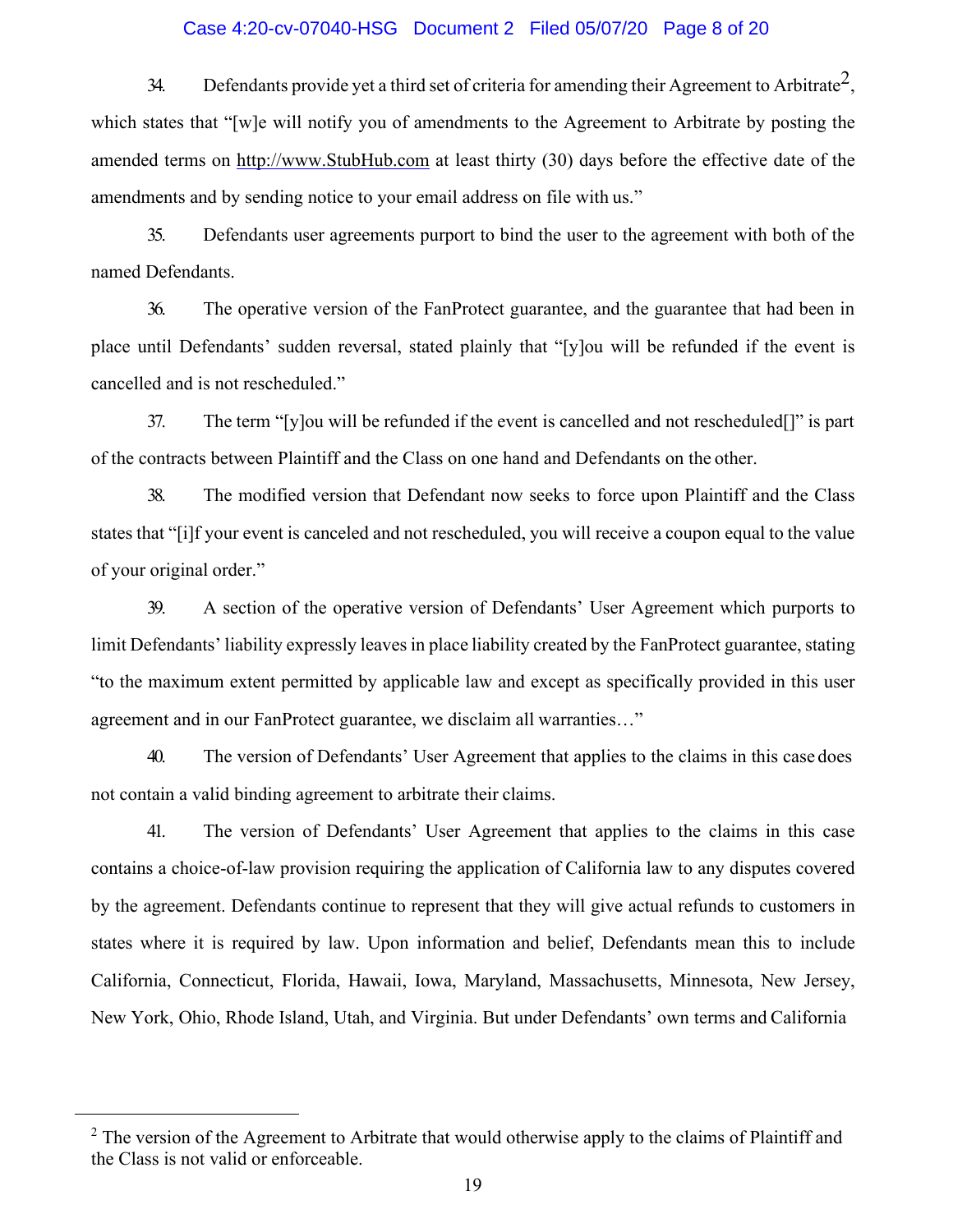#### Case 4:20-cv-07040-HSG Document 2 Filed 05/07/20 Page 9 of 20

law, Defendants are required to provide these refunds *everywhere.* Furthermore, if a scheduled event is postponed indefinitely and not cancelled, StubHub, under their new unconscionable terms, now offers no refund.

42. Defendants' wrongful acts and omissions occurred in California and were carried out and directed from Defendants' California headquarters by California personnel over California technological infrastructure.

#### *Defendants' Self-Imposed Liquidity Crisis*

43. As noted herein, Defendants' procedure for paying sellers for tickets before the event had occurred created an apparent shortage of operational cashflow for it, rendering it unable to honor its contractual obligations.

44. Despite having recently been acquired for over 4 billion dollars, instead of obtaining liquidity to weather the storm, Defendants sought to simply pass its losses on to its clients.

45. As noted by one media outlet in describing its "liquidity crisis," "Stubhub and competitor sites like Vivid Seats and Gametime allow brokers to collect proceeds from the sale of tickets after the transaction, instead of waiting until the event or concert took place. Anticipating a massive influx of requests for refunds, Stubhub has changed how brokers are paid …And instead of refunds, buyers of tickets for canceled events will now be given a credit on Stubhub for 120% of the original ticket, according to an email from a company representative. Only when "'required by law, we will provide refunds to buyers,' the spokesperson explained." $3$ 

46. As noted in the March 30, 2020 e-mail, Defendants' prior practice was to pay sellers at the time of ticket delivery while still offering refunds to buyers when an event was cancelled. Defendants would then attempt to recoup the refunds from sellers.

47. Contrary to Ms. Cassidy's representation in the March 30 e-mail, these refunds were not offered as a "convenience" to buyers, but rather were a key component of the contract between StubHub and its buyers, and the underlying feature of the heavily-advertised FanProtect guarantee. These refunds were not courtesies, they were and remain contractual obligations.

<span id="page-8-0"></span><sup>&</sup>lt;sup>3</sup> Billboard.com, "Amid Stubhub Layoffs & Liquidity Crisis, Ticket Brokers Push for a Bailout"(Mar. 26, 2020) [https://www.billboard.com/articles/business/touring/9344129/stubhub-](https://www.billboard.com/articles/business/touring/9344129/stubhub-layoffs-liquidity-ticket-brokers-bailout)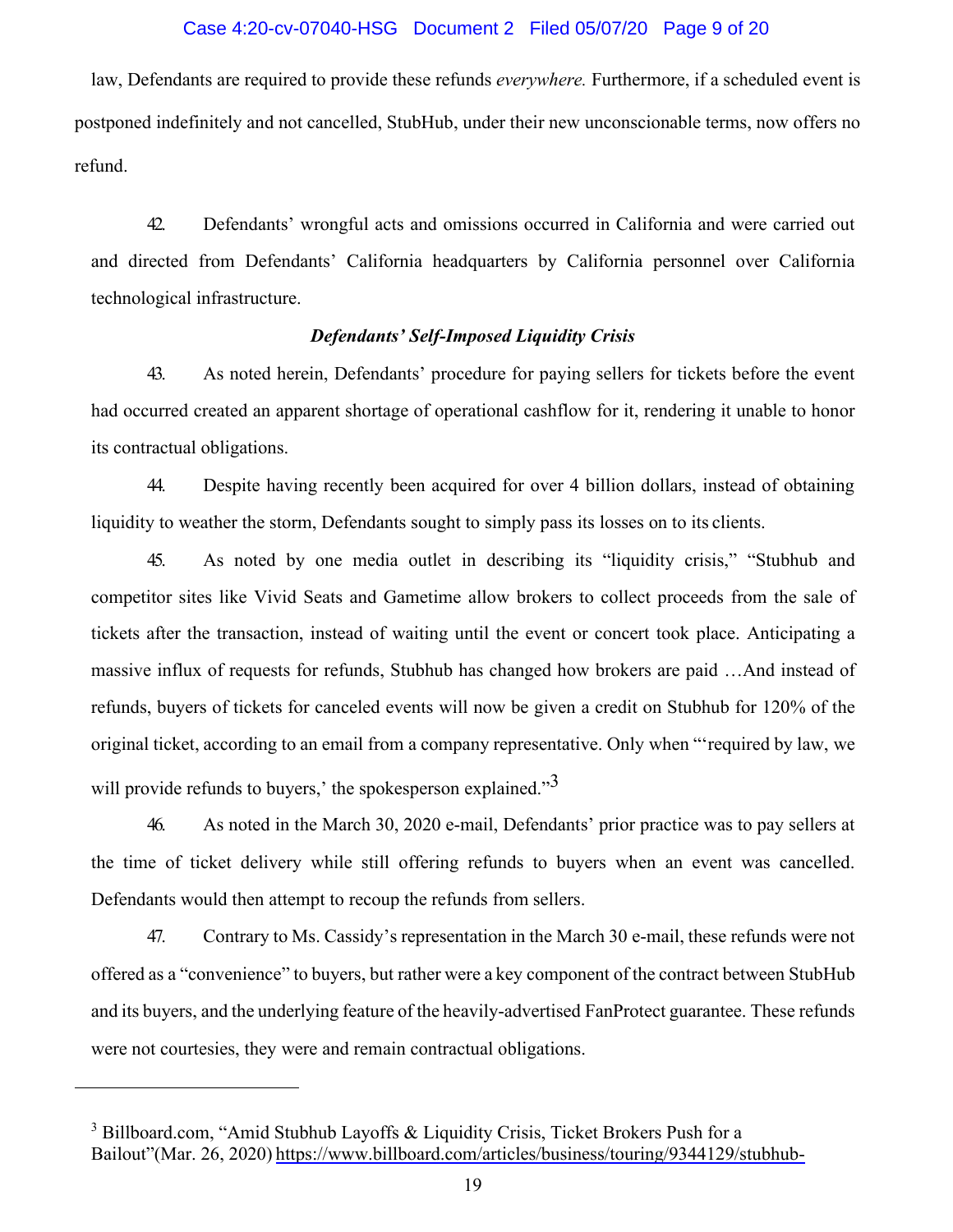[layoffs-liquidity](https://www.billboard.com/articles/business/touring/9344129/stubhub-layoffs-liquidity-ticket-brokers-bailout)[ticket-brokers-bailout](https://www.billboard.com/articles/business/touring/9344129/stubhub-layoffs-liquidity-ticket-brokers-bailout) (last visited May 5, 2020).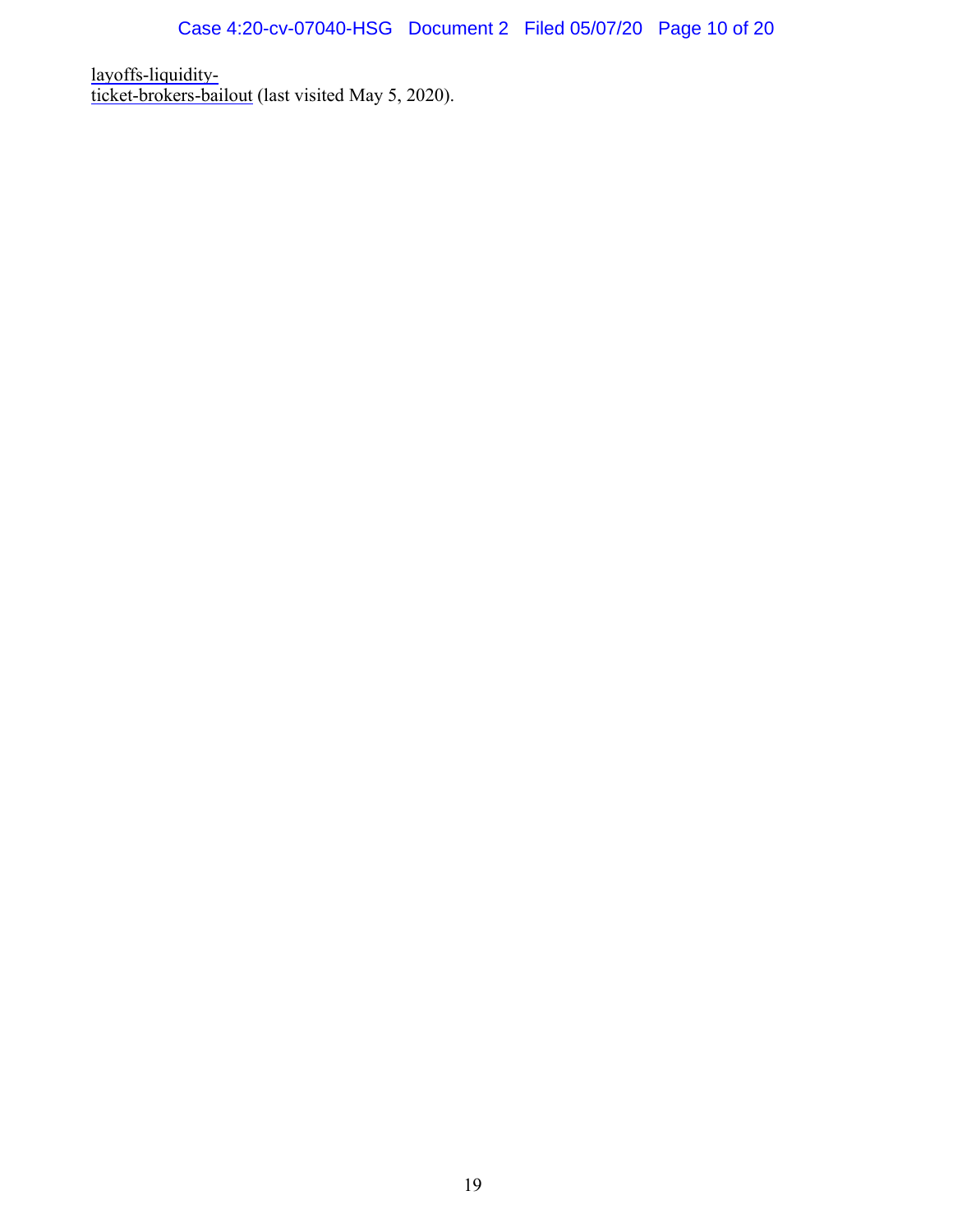#### Case 4:20-cv-07040-HSG Document 2 Filed 05/07/20 Page 11 of 20

48. As a result of Defendants' abrupt and illegal about-face, at least tens-of thousands of their customers have been and/or will be cheated out of refunds to which they are legally entitled for thousands of different events.

#### *Plaintiff's Use of StubHub*

49. Plaintiff Diane Reynolds created a StubHub account on or about January 8, 2020.

50. On or about January 8, 2020, Plaintiff purchased tickets through StubHub to see Riverdance at Radio City Music Hall. Plaintiff intended to see the event with her grandchildren who live in New Jersey as part of a birthday gift for them.

51. Plaintiff flew to the New York Metropolitan area from her home in Myrtle Beach South Carolina to see the event.

52. On March 7, 2020 New York Governor Cuomo declared a State of Emergency, and the Riverdance event was soon after postposed indefinitely.

53. Plaintiff was informed by StubHub that because the event was postponed and not cancelled, Plaintiff would receive no refund of the ticket purchase price which exceeded \$500.00. On information and belief, StubHub also informed Plaintiff, "if you cannot attend future updated event, you have to resell your tickets ... for much less than what you paid plus a seller's fee. If you can't sell, you eat your cost."

54. On information and belief, Plaintiff cannot attend any future venue because she is a sixty-nine year-old grandmother who is a cancer survivor with hypertension and traveling back to New York would seriously compromise her health. Plaintiff understands that the cost of the tickets is not as important as her health. StubHub should be forced to do what is right regarding ticket buyers, like Plaintiff, whose events were not cancelled but postponed indefinitely and are now being held in limbo.

55. StubHub is unwilling to issue a refund of any kind where events have not yet been technically cancelled, only postponed.

56. Mrs. Reynolds now holds tickets to Riverdance for March 15, 2020 which was effectively cancelled, will almost certainly not be rescheduled anytime soon, and which she bought with a guarantee of a monetary refund for cancellation. But under StubHub's new policy, without legal intervention, if the event is cancelled and not rescheduled she will only be provided a coupon which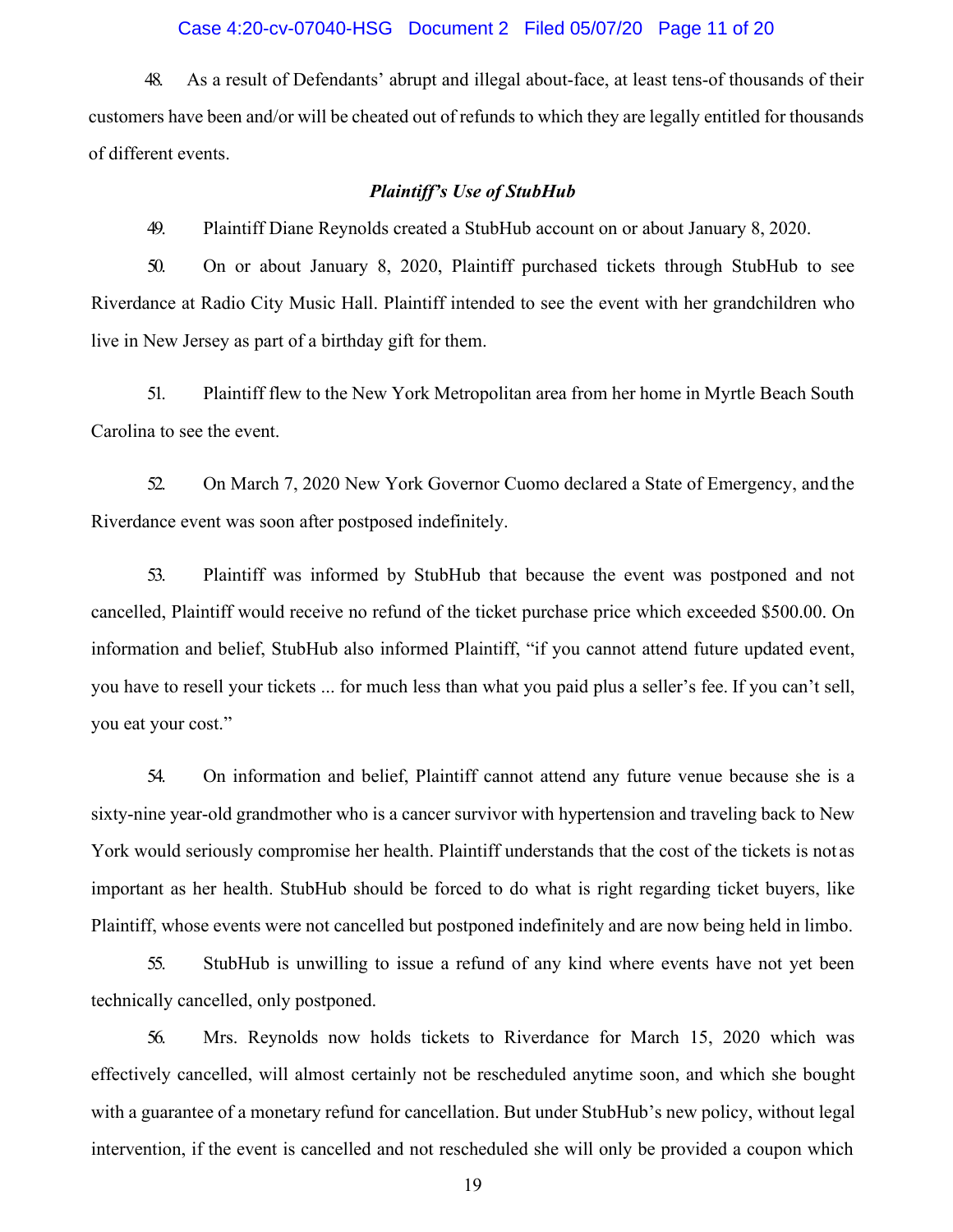expires within 12 months and not the refund to which she is entitled.

#### **CLASS ALLEGATIONS**

57. Plaintiff brings this class action under Rule 23 and seek certification of the claims and issues in this action pursuant to the applicable provisions of Rule 23. The proposed class is definedas:

All persons residing in the United States or its territories who opened StubHub accounts on or after October 1, 2018 and used StubHub to purchase tickets to any event which was subsequently canceled or is canceled at any point from March 25, 2020 until the date that notice of this class action is disseminated to the Class, and to whom Defendants have not provided a refund. Excluded from the Class are (a) any person who has specifically requested a coupon in lieu of a refund; (b) all persons who are employees, directors, officers, and agents of either Defendant; (c) governmental entities; and (d) the Court, the Court's immediate family, and Court staff.

58. Plaintiff reserves the right to amend or modify the Class definitions with greater specificity or division into subclasses after having had an opportunity to conduct discovery.

59. Numerosity. Fed. R. Civ. P. 23(a)(1). StubHub has stated that there are at least 23,000 events in the United States which have been cancelled, postponed, or rescheduled, and StubHub facilitates ticket sales to the vast majority of events in the United States to its more than 16 million users. At a minimum, there are tens of thousands of Class Members but very likely many more. The exact size of the proposed class and the identity of all class members can be readily ascertained from Defendants' records.

60. Commonality. Fed. R. Civ. P.  $23(a)(2)$  and  $(b)(3)$ . There are questions of law and fact common to the class, which questions predominate over any questions affecting only individual class members. Common issues include:

a. Which version of Defendants' user agreement governs purchases made prior to March 25 and/or March 30, 2020;

b. Whether Defendants' user agreement contains a valid agreement to arbitrate claims and/or class action waiver;

c. Whether or the extent to which Defendants' statements and representations regarding the FanProtect guarantee are or constituted misrepresentations.

d. Whether Defendants' failure to issue promised refunds constitutes a breach of contract and/or conversion;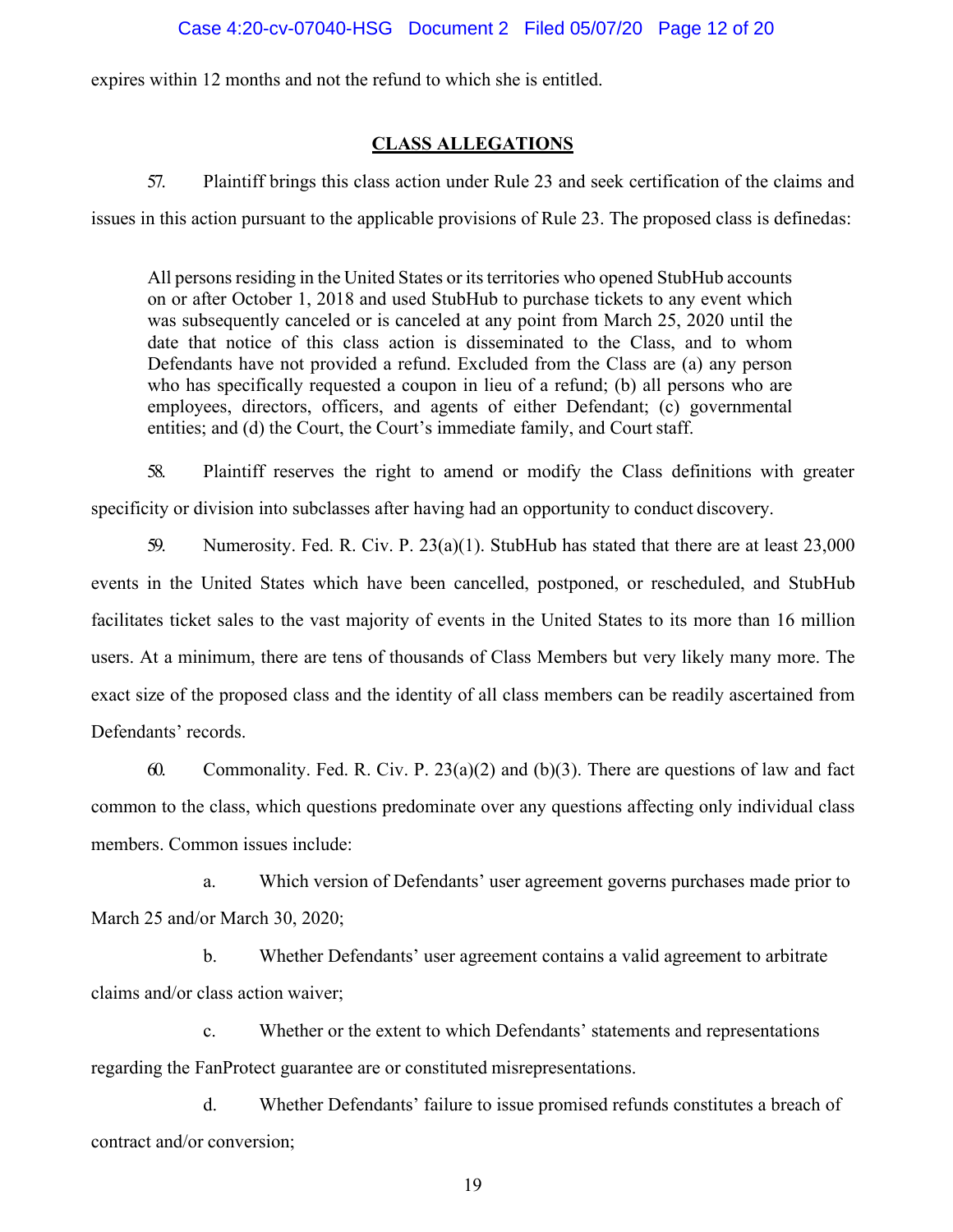#### Case 4:20-cv-07040-HSG Document 2 Filed 05/07/20 Page 13 of 20

e. Whether Defendants knew or should have known that in the event of widespread event cancellations they would be unable to honor their FanProtect guarantee;

f. Whether Defendants' conduct is violative of the CLRA;

g. Whether Defendants' conduct is unfair or unlawful in violation of the Unfair Competition Law, California Business and Professions Code §17200, *et seq*.;

h. Whether Defendants' conduct constitutes untrue or misleading statements within the meaning of California Business and Professions Code § 17500, *et seq.*;

i. The nature of the relief, including equitable relief, to which Plaintiff and the class are entitled.

61. Typicality. Fed. R. Civ. P. 23(a)(3). Plaintiff's claims are typical of the claims of the Class he seeks to represent. Plaintiff and all Class members were exposed to uniform practices and sustained injuries arising out of and caused by Defendants' unlawful conduct.

62. Adequacy of Representation. Fed. R. Civ. P.  $23(a)(4)$ . Plaintiff will fairly and adequately represent and protect the interests of the members of the Class. Further, Plaintiff's counsel is competent and experienced in litigating actions and has obtained co-counsel Louis J. Johnson Jr., Esq. of The Law Office of Louis J. Johnson Jr., LLC who is also competent and experienced in litigating actions. Due to the COVID-19 pandemic, law school students across the country are able to practice law prior to taking the Bar Exam. Louis Johnson and Omer Khwaja should equal one class action attorney for this matter, but will obtain another co-counsel with class action litigation experience at the Court's instruction.

63. Superiority. Fed. R. Civ. P. 23(b)(3). A class action is superior to any other available means for the fair and efficient adjudication of this controversy. The claims of Plaintiff and individual class members are small compared to the burden and expense that would be required to separately litigate their claims against Defendants, and it would be impracticable for class members to seek redress individually. Litigating claims individually would also be wasteful to the resources of the parties and the judicial system and create the possibility of inconsistent or contradictory judgments. Class treatment provides manageable judicial treatment which will bring an orderly and efficient conclusion to all claims arising from Defendants' misconduct. Class certification is therefore appropriate under Rule  $23(b)(3)$ .

64. Class certification is also appropriate under Rule 23(b)(1), as the prosecution of separate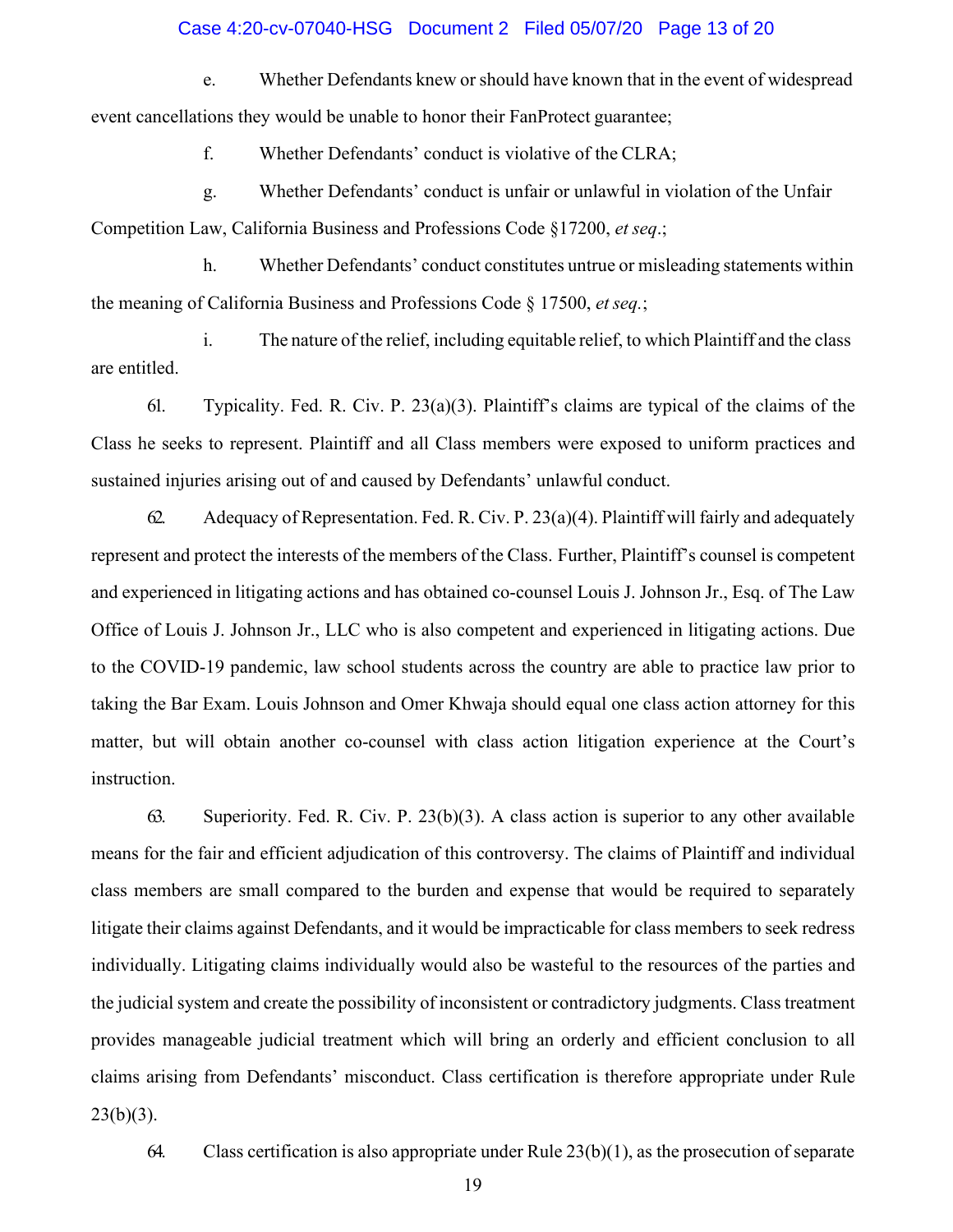#### Case 4:20-cv-07040-HSG Document 2 Filed 05/07/20 Page 14 of 20

actions by individual members of the class would create the risk of adjudications with respect to individual class members that would, as a practical matter, be dispositive of the interests of other members not parties to the adjudication and substantially impair their ability to protect those interests.

65. Class certification is also appropriate under Rule 23(b)(2), as Defendants have acted and/or refused to act on grounds generally applicable to the class, thereby making final injunctive relief or corresponding declaratory relief appropriate for the class.

#### **FIRST CAUSE OF ACTION**

#### **Breach of Contract – California Law**

#### **Against Each Defendant**

66. Plaintiff incorporates all preceding factual allegations as if fully set forth herein.

67. A contract was formed between Plaintiff and Class members on the one hand and Defendants on the other with respect to purchases made on Defendants' Website.

68. The contract was offered by Defendants and formed at the time Plaintiff and the Class accepted it by creating their accounts. It was modified most recently on October 1, 2018 and March 25, 2020.

69. The contract that governs the transactions at issue in this case includes the User Agreement and FanProtect guarantee that were operative as of January 8, 2020 and/or October 1, 2018.

70. Plaintiff and the Class performed their obligations under the contract.

71. Defendants breached the contract when they ceased providing refunds to cancelled and events and events postponed indefinitely as required under its terms.

72. Defendants' breaches were willful and not the result of mistake orinadvertence.

73. As a result of Defendants' breach of the FanProtect Guarantee, Plaintiff and other Class members have been damaged in an amount to be determined at trial.

#### **SECOND CAUSE OF ACTION**

#### **Conversion – California Law**

#### **Against Each Defendant**

74. Plaintiff incorporates all preceding factual allegations as if fully set forth herein.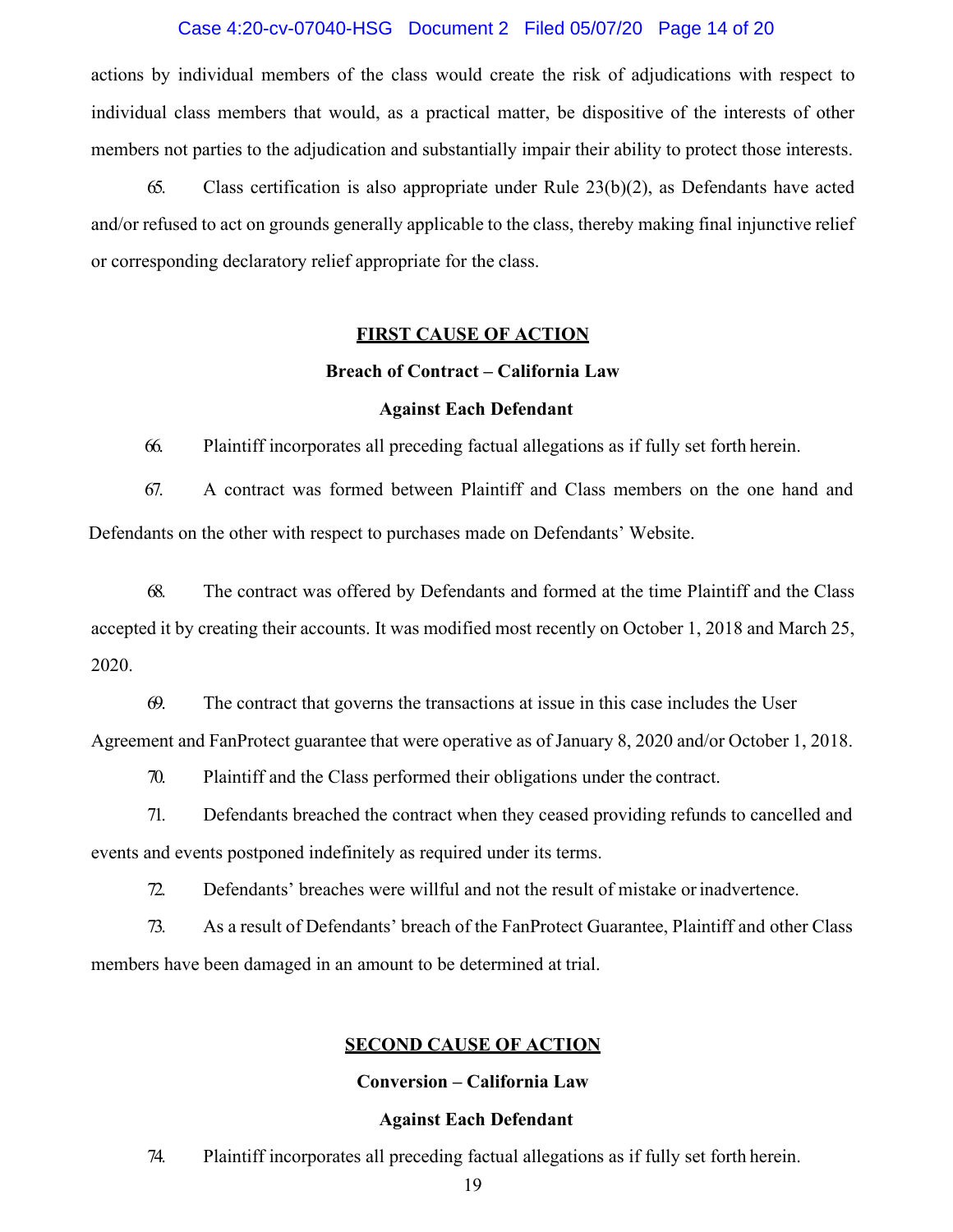#### Case 4:20-cv-07040-HSG Document 2 Filed 05/07/20 Page 15 of 20

75. From the moment of cancellation, Plaintiff and the Class owned and had a right to possess funds in the amount that they paid for tickets to events that were cancelled.

76. Defendants intentionally and substantially interfered with property belonging to Plaintiff and the Class by taking possession of it, refusing to refund it to Plaintiff, preventing Plaintiff and the Class from having access to it, and/or refusing to return it to Plaintiff after a demand was made for its return.

77. Plaintiff and the Class did not consent to Defendants' conduct in withholding their funds.

78. Plaintiff and the Class were harmed by Defendants' conduct.

79. The conduct of each Defendant was a substantial factor in causing this harm to Plaintiff and the Class.

80. As a result of Defendants' conduct, Plaintiff and other Class members have been damaged in an amount to be determined at trial.

#### **THIRD CAUSE OF ACTION**

#### **Negligent Misrepresentation – California Law**

#### **Against Each Defendant**

81. Plaintiff incorporates all preceding factual allegations as if fully set forth herein.

82. Defendants represented to Plaintiff that a fact was true; namely, that if they purchased tickets through the Website, they would be able to get a refund if that event was cancelled which is functionally equivalent to indefinite postponement.

83. Defendants' representation was not true.

84. Even if Defendants believed that the representation was true they had no reasonable grounds for believing that it was true when they made it given the potential for widespread cancellations due to any number of foreseeable circumstances.

85. Defendants intended that Plaintiff and the Class would rely on their representation so that they would use the Website to purchase tickets.

86. Plaintiff and the Class reasonably relied on Defendants' representations in using and making purchases on the Website.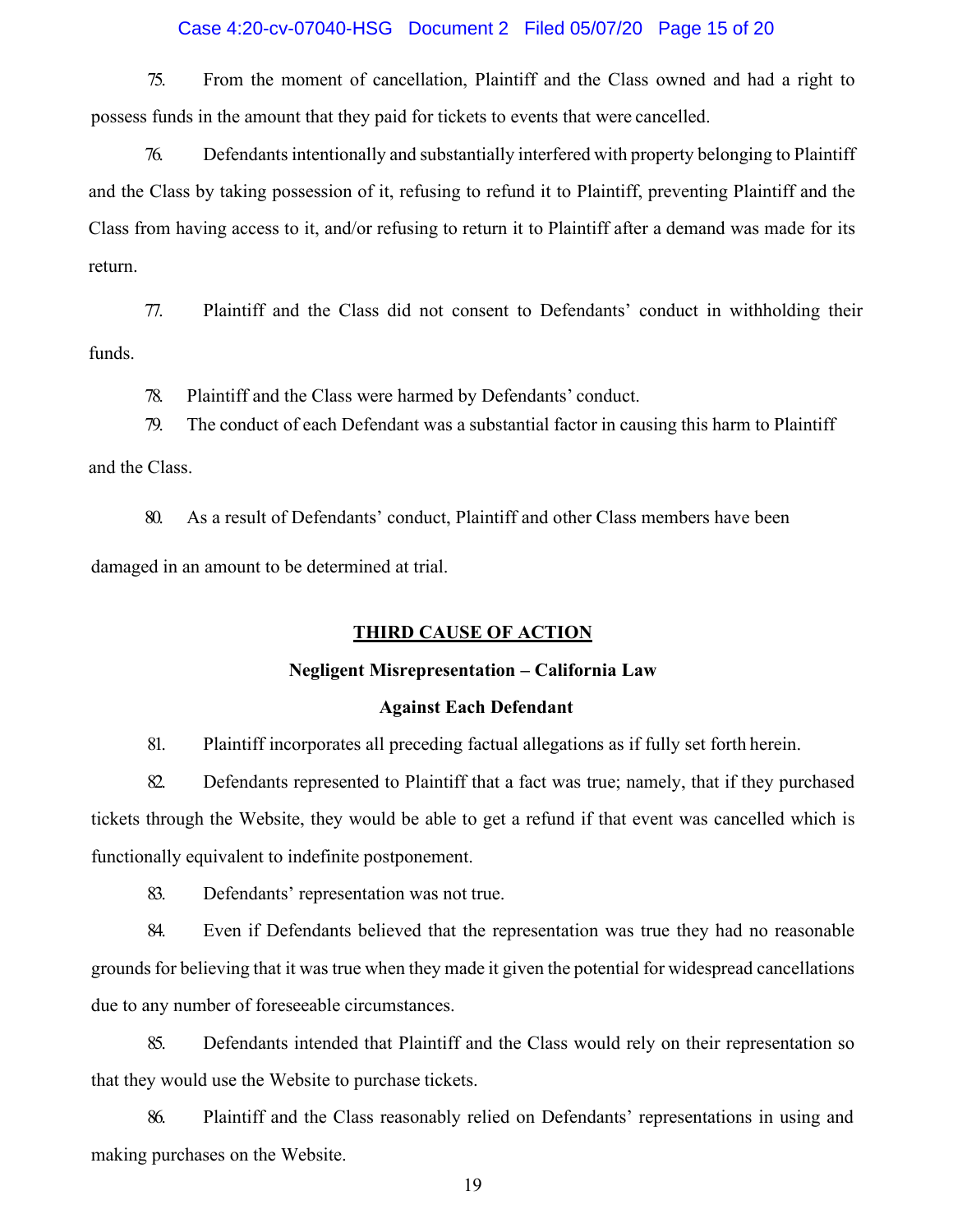#### Case 4:20-cv-07040-HSG Document 2 Filed 05/07/20 Page 16 of 20

87. Plaintiff and the Class were harmed.

88. Plaintiff's, and the Class' reliance on Defendants' representations was a substantial factor in causing their harm.

89. As a result of Defendants' misrepresentation(s), Plaintiff and other Class members have been damaged in an amount to be determined at trial.

#### **FOURTH CAUSE OF ACTION**

#### **Violation of Consumers Legal Remedies Act – Civil Code § 1750,** *et seq.*

#### **Against Each Defendant**

90. Plaintiff incorporates all preceding factual allegations as if fully set forth herein.

91. This cause of action is brought pursuant to the Consumers Legal Remedies Act, California Civil Code § 1750, *et seq.* (the "CLRA") because Defendants' actions and conduct described herein constitute transactions that have resulted in the sale or lease of goods or services toconsumers.

92. Plaintiff and each member of the Class are consumers as defined by California Civil Code §1761(d).

93. The tickets at issue herein are Goods within the meaning of Civil Code §1761(a) and Defendants' services are Services within the meaning of Civil Code §1761(b).

94. Defendants violated the CLRA in at least the following respects:

a. In violation of Civil Code section  $1770(a)(5)$ , Defendants, by use of the untrue or misleading statements set forth and alleged in this complaint, represented that goods and/or services have characteristics or benefits which they do not have;

b. In violation of Cal. Civ. Code  $\S$  1770(a)(9), Defendants advertised its goods and/or services with the intent not to sell them as advertised (because it was obvious that undercertain circumstances Defendants would not be able to honor its FanProtect guarantee).

c. In violation of Cal. Civ. Code  $\S$  1770(a)(14), Defendants represented that a transaction involves rights, remedies, and/or obligations which it does not have or involve.

d. In violation of Cal. Civ. Code  $\S$  1770(a)(16), Defendants represented that the subject of a transaction has been supplied in accordance with a previous representation (that refunds would be available) when it was not.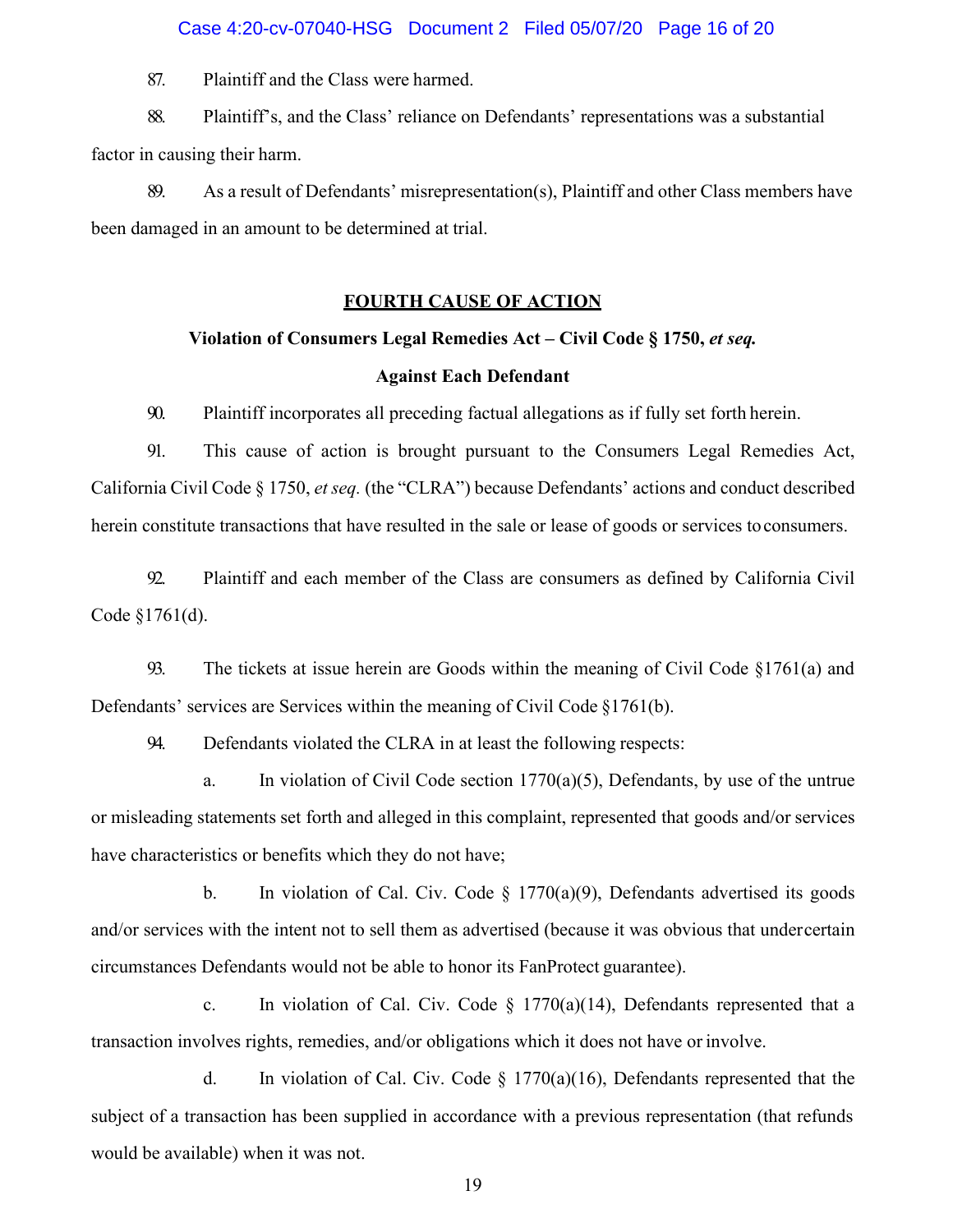#### Case 4:20-cv-07040-HSG Document 2 Filed 05/07/20 Page 17 of 20

95. Defendants knew, or should have known, that their representations and advertisements about the FanProtect guarantee were false or misleading.

96. On or about the date of filing this action, Plaintiff notified Defendants in writing, by certified mail, of the violations alleged herein and demanded that Defendants remedy thoseviolations.

97. Plaintiff presently seeks only injunctive relief under this count. If Defendants fail to remedy the violations alleged herein within 30 days of receipt of Plaintiff's notice, Plaintiff will amend this Complaint to add claims for actual, punitive, and statutory damages pursuant to theCLRA.

98. Defendants' conduct is malicious, fraudulent, and wanton in that Defendants intentionally and knowingly provided misleading information to the public.

#### **FIFTH CAUSE OF ACTION**

# **Unlawful Business Practices In Violation of Bus. & Prof. Code § 17200,** *et seq.* **Against Each Defendant**

99. Plaintiff incorporates all preceding factual allegations as if fully set forth herein.

100. Defendants' conduct constitutes unlawful business acts or practices under California's Unfair Competition Law, California Business & Professions Code § 17200, *et seq*. (the "UCL").

101. Defendants' business practices are unlawful because, as detailed above, they constitute (1) a breach of the contract between Plaintiff and Class members on the one hand and Defendants on the other, (2) violations of the CLRA, (3) conversion; and/or (4) negligent misrepresentations.

102. As a result of Defendants' unlawful business acts and practices, Plaintiff and other Class members have suffered injury in fact and lost money or property.

103. Plaintiff requests that the Court issue sufficient equitable relief to restore Class members to the position they would have been in had Defendants not engaged in unlawful business practices and/or unfair competition, including by ordering restitution of all funds that Defendants may have acquired as a result of these practices and an injunction prohibiting further denials of refunds.

#### **SIXTH CAUSE OF ACTION**

**Unfair Business Practices In Violation of Bus. & Prof. Code § 17200,** *et seq.*

#### **Against Each Defendant**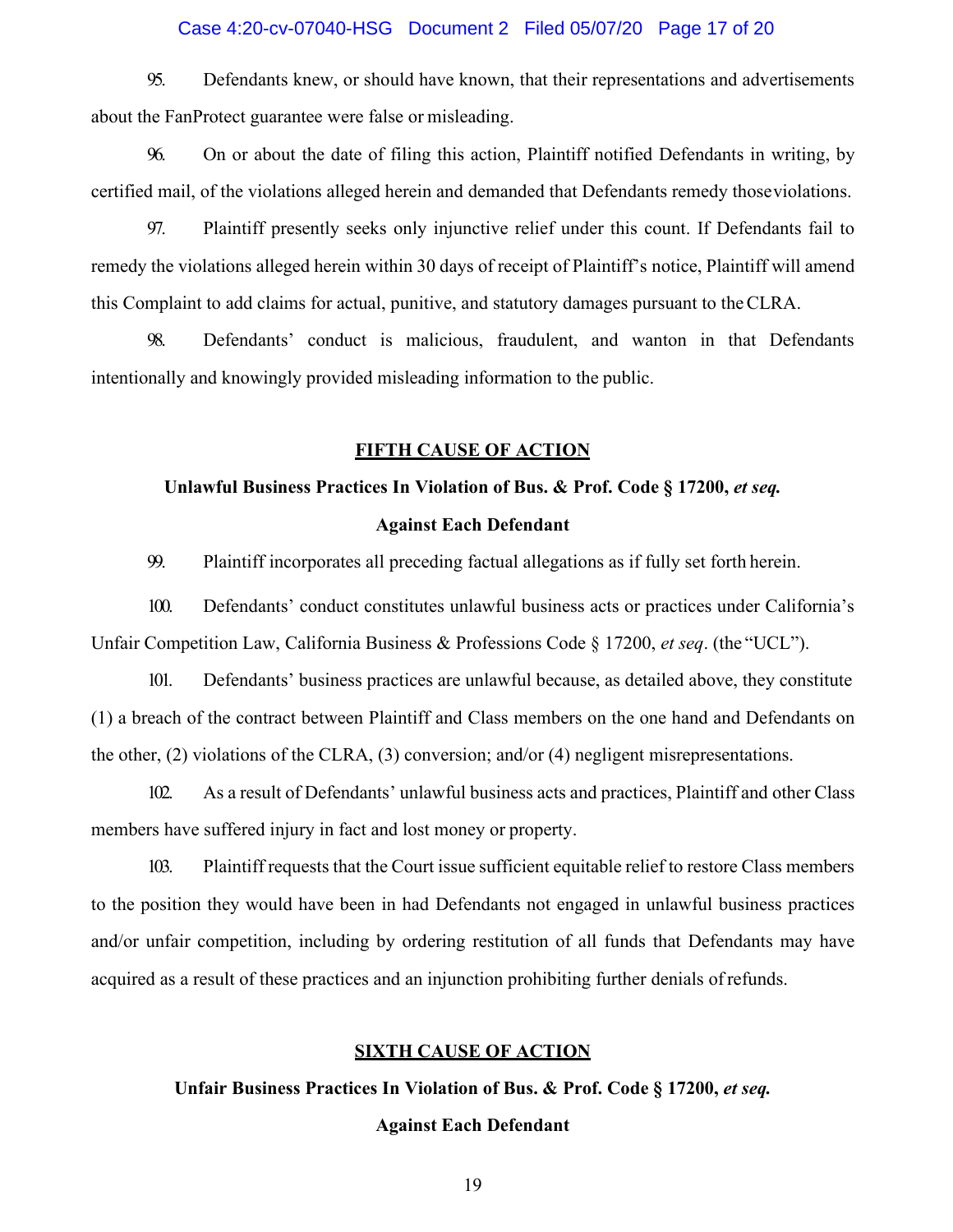#### Case 4:20-cv-07040-HSG Document 2 Filed 05/07/20 Page 18 of 20

104. Plaintiff incorporates all preceding factual allegations as if fully set forth herein.

105. The UCL proscribes unfair business acts or practices.

106. A business act or practice is "unfair" under the UCL if the reasons, justifications and motives of the alleged wrongdoer are outweighed by the gravity of the harm to the alleged victims. A business act or practice is also "unfair" under the UCL if Defendants' conduct practice is immoral, unethical, oppressive, unscrupulous or substantially injurious to consumers. A business act or practice is also "unfair" under the UCL where the consumer injury is substantial; the injury is not outweighed by any countervailing benefits to consumers or competition; and the injury is one that consumers themselves could not reasonably have avoided.

107. Defendants' conduct as detailed herein constitutes unfair business acts and practices.

108. Defendants enticed Plaintiff and the Class to use their services by representing that their purchases were protected by the FanProtect guarantee which would issue refunds in the event of cancellations, but no such refunds would be issued.

109. Defendants charged fees in exchange for providing the FanProtect guarantee but the guarantee was largely and ultimately illusory.

110. Plaintiff and other Class members had no way of reasonably knowing that Defendants were charging them for a service that they would not honor or that they would be denied refunds that they were entitled to.

111. The consequences of Defendants' conduct as detailed herein outweigh any justification, motive or reason for Defendants' conduct. Defendants' conduct is and continues to be unlawful, immoral, unethical, oppressive, unscrupulous and substantially injurious to Plaintiff and members of the Class. Defendants' conduct has caused substantial injury to Plaintiff and other Class members, that injury is not outweighed by any countervailing benefits to consumers and Plaintiff and Classmembers could not have avoided such injury.

112. As a result of Defendants' unfair business acts and practices, Plaintiff and other Class members have suffered injury in fact and lost money or property. Plaintiff requests that the Court issue sufficient equitable relief to restore Class members to the position they would have been in had Defendants not engaged in unfair competition, including by ordering restitution of all funds that Defendants may have acquired as a result of these practices and an injunction prohibiting further denials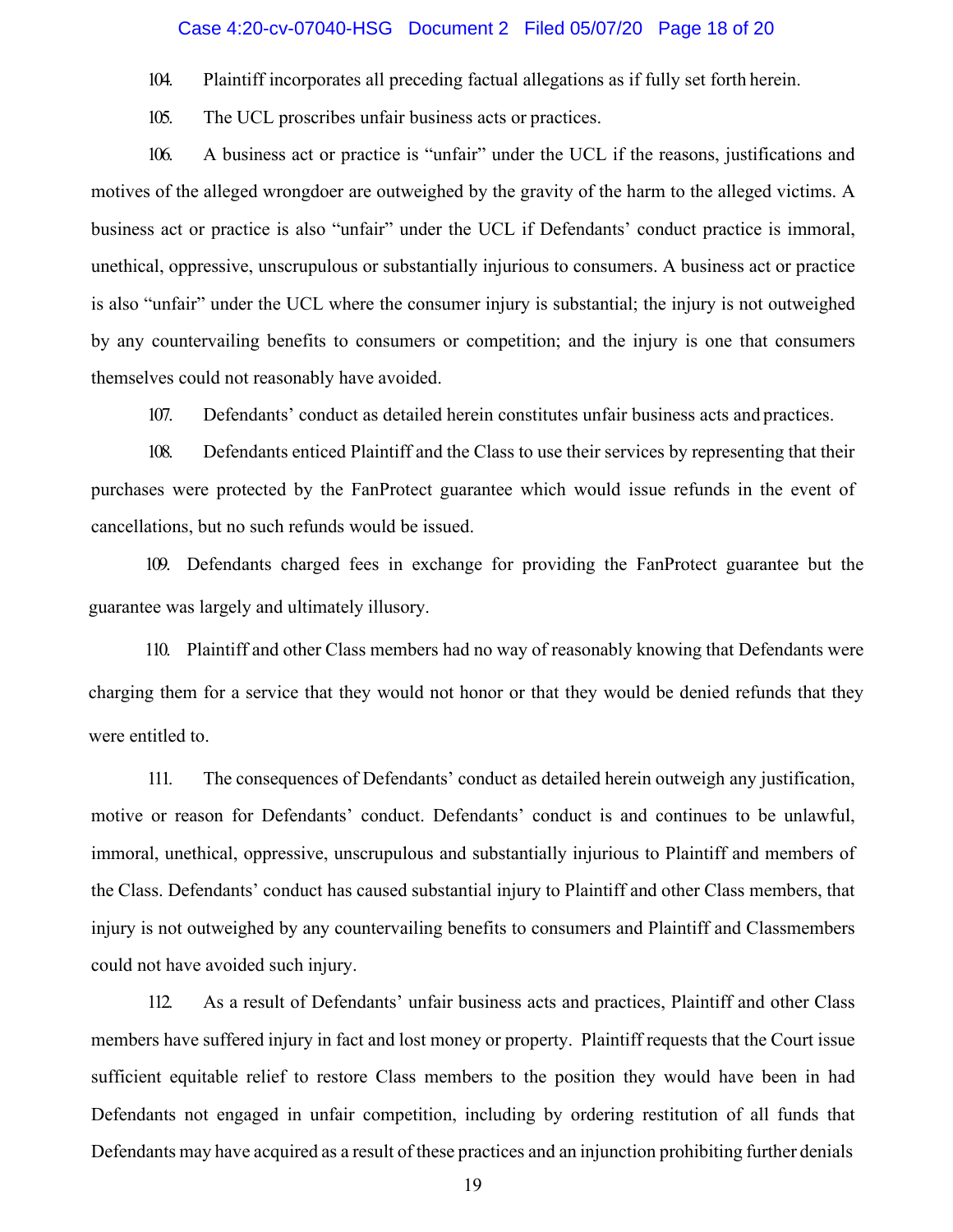of refunds.

#### **SEVENTH CAUSE OF ACTION**

#### **False Advertising In Violation of Bus. & Prof. Code § 17500,** *et seq.*

#### **Against Each Defendant**

113. Plaintiff incorporates all preceding factual allegations as if fully set forth herein.

114. Beginning at an exact date unknown to Plaintiff, but in any event within three years of the filing of this action case, and continuing to March 30, 2020, Defendants, with the intent to perform services, or to induce members of the public to enter into obligations relating thereto, made or disseminated or caused to be made or disseminated before Plaintiff and the putative class statements concerning such services, or matters of fact connected with the performance thereof, which were untrue or misleading, and which Defendants knew or reasonably should have known were untrue or misleading, in violation of Business and Professions Code section 17500, *et seq.* Such statements include but are not limited to all of the representations set forth and discussed in the previous paragraph of this complaint, all of which are incorporated herein by this reference.

#### **REQUEST FOR RELIEF**

WHEREFORE, Plaintiff, on behalf of himself and the class of similarly situated individuals, requests the Court to:

(a) Certify the case as a class action pursuant to Rule 23 of the Federal Rules of Civil Procedure, designate Plaintiff as representative of the class and designate counsel of record as class counsel;

(b) Order Defendants to provide actual damages and equitable monetary relief (including restitution) to Plaintiff and class members and/or order Defendants to disgorge profits they realized as a result of their unlawful conduct;

(c) Order Defendants to pay punitive damages, as allowable by law, to Plaintiff and class members;

(d) Order Defendants to pay statutory damages, as allowable by the statutes asserted herein, to Plaintiff and class members;